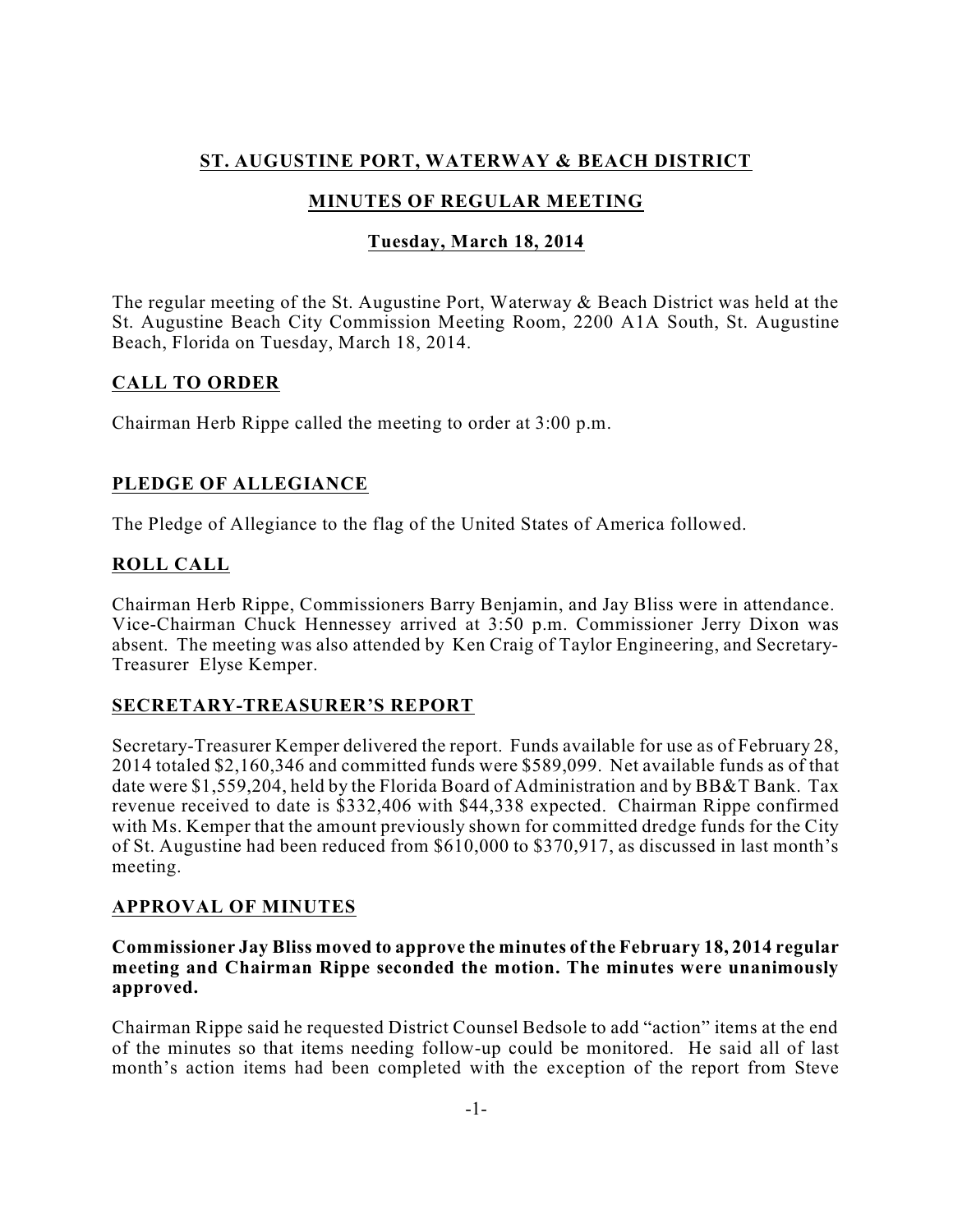Zukowski of Florida Fish and Wildlife Conservation Commission (FWC), who was not present. Commissioner Bliss said the action item list was helpful.

### **ENGINEERING REPORT**

Ken Craig of Taylor Engineering delivered the engineering report. He said the administrative hearing on the Clements complaint was still in progress. Both Dr. Schropp and District Counsel Bedsole were at the hearing, but he had not received any updates.

### **OLD BUSINESS**

### A. Discussion of funding application - Vice-Chairman Hennessey

Detailed discussion and approval of the application was tabled until next month's meeting so all commissioners could have input. Vice-Chairman Hennessey provided a brief overview of the workshop, which was attended by Chairman Rippe, Vice-Chairman Hennessey, District CounselJim Bedsole, Secretary/Treasurer Elyse Kemper and consultant Ken Krauter. Hennessey said that instead of using a point system, the application will list project areas supported by the District, and applications will be ranked on how they accomplish them. Questions regarding revenue-sharing and requiring a post-project completion report were also added to the application.

The schedule coincides with the Florida Inland Navigation District's (FIND) schedule so applicants will meet the matching-funds requirements of FIND. The applicant will also be asked how much it will contribute to the project.

December 1<sup>st</sup> will be the deadline to submit applications. The District Secretary will advise the applicant of any missing documents and applicants will have until January  $2<sup>nd</sup>$  to resubmit applications. At the January meeting, applicants will make a presentation and the Board may request additional information.

For mid-cycle funding requests, Vice-Chairman Hennessey said the application deadline is April 1, with May 1 being the deadline to complete missing requirements. The applicant will make its funding presentation at the June meeting.

**On a motion by Chairman Rippe, seconded by Jay Bliss, the Board voted unanimously to place the application on the District's website, identified as "Proposed Application for Assistance Schedule", for viewing by the public.**

### B. Discussion of potential new Port projects - Chairman Rippe

Chairman Rippe provided a list of potential projects for the Board's consideration and asked Secretary Kemper to add discussion of this project list on the agenda for the next meeting. He suggested that each commissioner review the list prior to the meeting, using a 20-point ranking system for each project.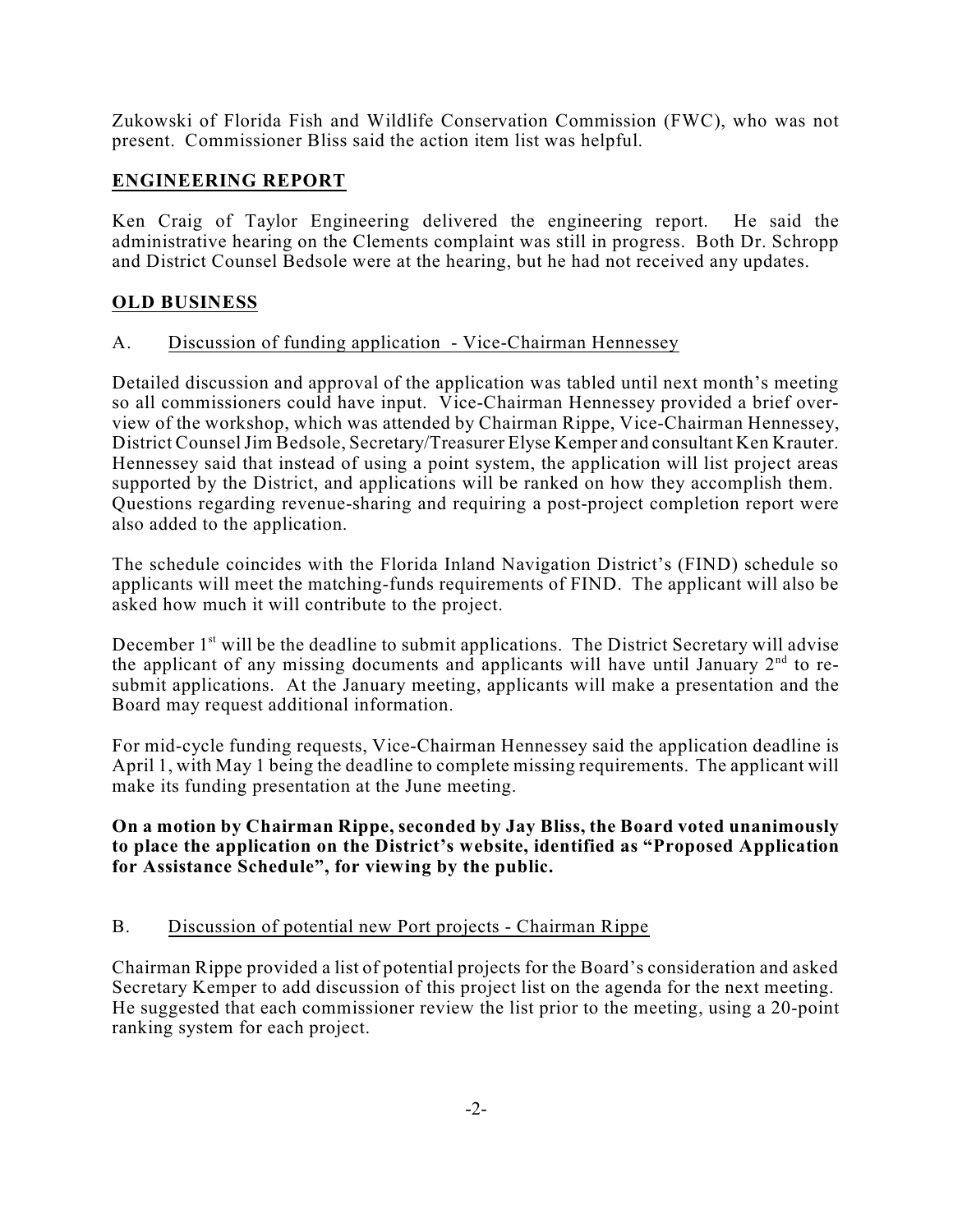### **NEW BUSINESS**

### A. Briefing regarding the Medallion Program - St. Augustine Harbor Master Sam Adukowitz

At the request of Commissioner Bliss, Harbor Master Sam Adukowitz spoke about the Medallion Program established 2 years ago. The goal of the program is to inform and educate boat owners about regulations, rather than writing citations for non-compliance. So far, no citations have been written, and there is currently only one vessel in the program. The program notifies boat owners if their moored vessels are in danger from storms. There has been a decrease in the number of derelict vessels since the program started.

The program requires vessels to anchor at least 50 feet from docks and marine structures and 100 feet from a mooring field. Owners are required to bring their boats to the City Marina twice a year for inspection. Owners must provide contact information and indicate where the boat will be kept. The boat will be given a 6-month decal and will be inventoried and checked monthly.

Compliance requirementsinclude \$300,000 in general liability insurance, boats must operate on their own power, have current registration, and be seaworthy.

### B. Overview of Safe Harbor Mooring Proposal - Commissioner Bliss

Commissioner Bliss provided a handout regarding his proposal for offering safe harbor for boaters during tropical storms. He suggested the District establish a program, which would pay for mooring charges and possibly provide temporary insurance to boats during a storm. Insurance requirements and fees could be paid by the District.

Jim Piggott, City of St. Augustine, said there are several problems. One is, the mooring field is rated up to a Category 1 Hurricane. The City will evacuate all the moored boats if a hurricane is predicted.

Commissioner Benjamin warned that the Port would incur liability for damage potentially caused by these boats. He said insurance companies routinely discontinue issuing insurance prior to storms and that it is common for local marinas to request that moored boats be moved to safe locations. There are several areas considered safe harbors to accommodate boats during a storm, like the San Sebastian River. Mr. Adukowitz said the City periodically sends out notices to owners reminding them to maintain insurance, and to familiarize themselves with safe harbors.

Commissioner Rippe suggested that District Counsel Bedsole look into the feasibility of the District's participation in such a program, and what liability the District could have.

### **PUBLIC COMMENT**

Neil Orminjohn of Matanzas River Keeper introduced himself and discussed the purpose of the River Keeper Association. Organized in January, 2014, their purpose is to preserve and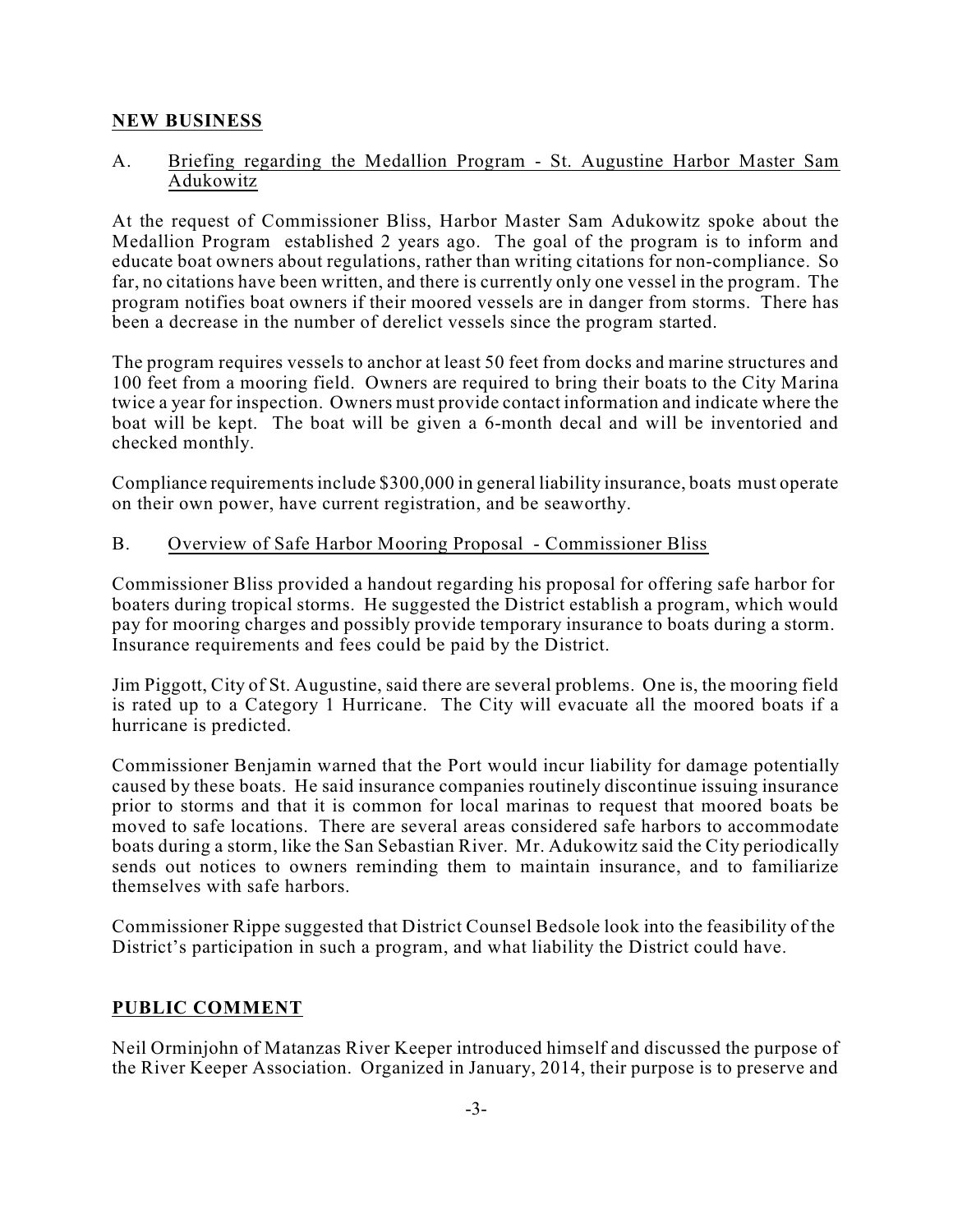protect water quality of the river and keep shellfish beds healthy. They work with the City of St. Augustine, St. Johns County and FWC to accomplish this. They will soon have a boat for waterway monitoring.

Orminjohn said their main concern is the health of shellfish beds and making sure they are protected. He said local waterways have some of the most pristine shellfish areas in Florida. It is very difficult to re-open shellfish beds once they have been closed. This is because the Florida Department of Agriculture does not have funds to re-test areas once they have been closed, so maintaining healthy beds is important.

The organization intends to monitor water treatment plants to assure they meet water quality requirements. Shore development is also monitored because of run-off. They also have offered public comment relating to seismic testing, which will be conducted along the east coast to map oil and gas deposits. The River Keepers have asked to extend the public comment period because of the volume of information.

Lt. Steve Zukowski, FWC, said there were no boating accidents to report. The Blessing of the Fleet will be held April 13 and FWC will be handling traffic control.

There are two derelict vessels in the county. One is the 29 foot sailboat Columbia north of Comache Cove. The owner has not responded to initial warnings and Officer Pedonti will be filing charges. Another 30 foot sailboat is north of the Vilano Bridge and will be marked with a placard and a 30-day notice.

FWC has changed its procedure for handling derelict vessels. An officer will initially investigate and report, but follow-up will be done by an investigator. This will relieve the officer to continue on patrol.

Chairman Rippe said 100 derelict vessels have been removed from local waters to date, which attests to the success of the program and the diligence, support and cooperation of FWC, City of St. Augustine, St. Johns County and the District. He invited Peter Guinta of the St. Augustine Record to come to our meeting and interview officials from these groups so the community can be made aware of their success. He said Commissioner Bliss' support and encouragement had led to the development of this program.

Commander Steve Fricke, St. Augustine Police Department, said the success of the program was largely attributable to the District's support and cooperation. He said commissioners have been good stewards of taxpayer money. He also acknowledged the support of St. Augustine Marina, which offers its services when needed.

Lt. Zukowski said FWC officials recently met with ornithologists regarding the least tern mitigation plans for Summer Haven. He said they will be testifying at the administrative hearing today. He has attempted to contact the US Fish and Wildlife Service regarding its review of the permit for Summer Haven restoration, but has heard nothing from them. Chairman Rippe said this fulfilled the remaining "action item" in the previous month's minutes.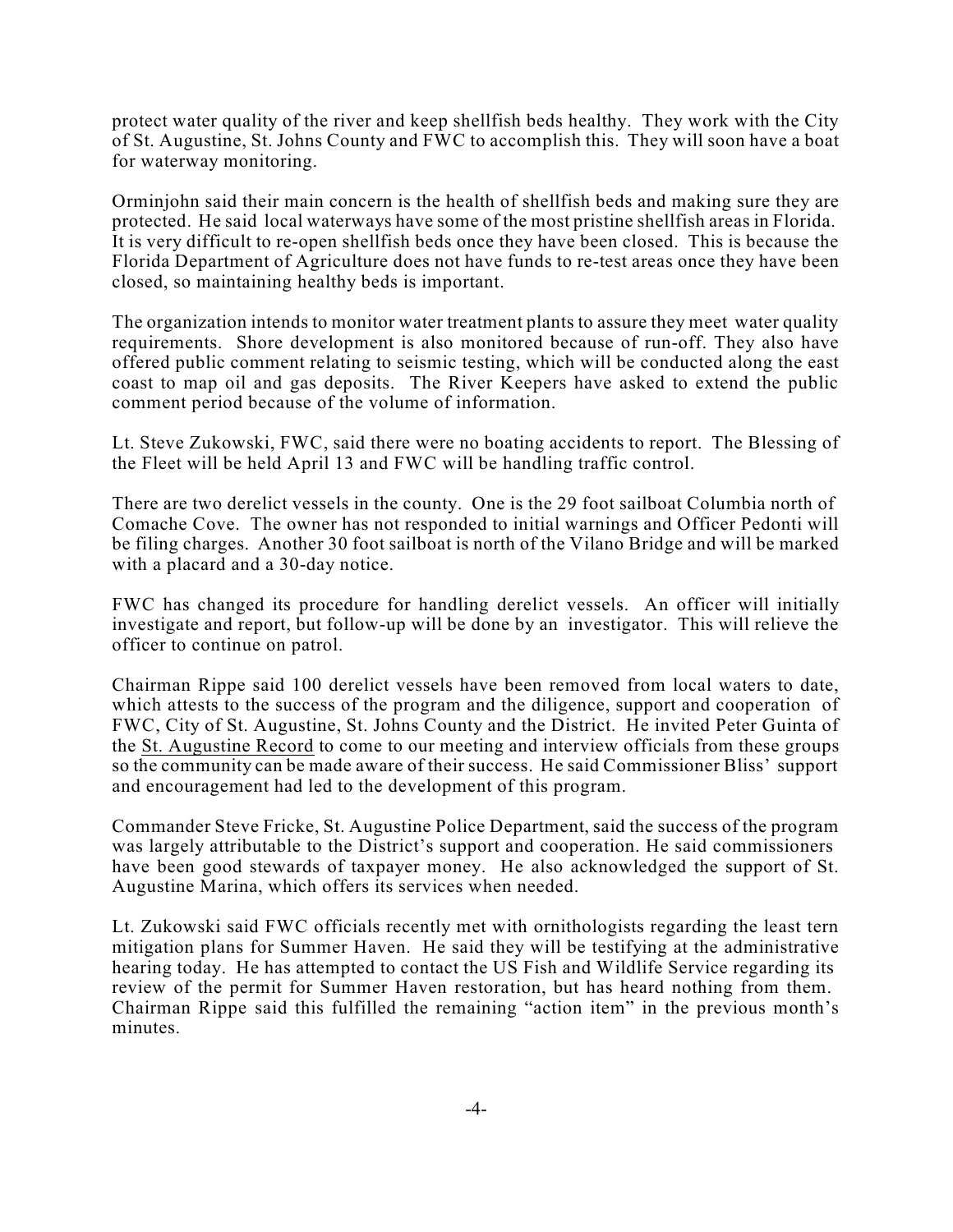FWC is still experiencing problems with red snapper dumping offshore, mostly due to the easily recognized FWC inflatable boats. They ticketed fishermen near Pellicer Creek and Princess Place Preserve for undersize redfish and black drum.

## **COMMENTS BY COMMISSIONERS**

Commissioner Bliss said he would like the Board to consider how to expand the district in the county, and include ownership of land. He mentioned as an example the land north of Luhrs on Iroquois Blvd., which was sold by John Luhrs for \$250,000, and included a dock. The District should be looking into opportunities to purchase real property to allow public access to the San Sebastian River. This would benefit taxpayers by lowering the local match ratio for cost-sharing with FIND. He suggested using eminent domain to obtain land suitable for access.

Chairman Rippe agreed with Commissioner Bliss and said water access ranks high on his list of projects. He said he will contact FIND Commissioner Carl Blow to discuss his knowledge of lands suitable for purchase for public access. He suggested District Counsel look into exactly how "public access" is defined and whether it included docks and marinas.

## **NEXT MEETING**

Chairman Rippe announced the next regular meeting will be held on April 15, 2014 in the same location.

### **ADJOURN:**

There being no further business, Chairman Rippe adjourned the meeting at 4:28 p.m.

\_\_\_\_\_\_\_\_\_\_\_\_\_\_\_\_\_\_\_\_\_\_\_\_\_\_\_\_\_\_\_\_\_\_ \_\_\_\_\_\_\_\_\_\_\_\_\_\_\_\_\_\_\_\_\_\_\_\_\_\_\_\_\_\_\_\_\_ Secretary-Treasurer Chairman

# **ACTION ITEMS:**

- **1. Secretary Kemper will add discussion of potential projects provided by Chairman Rippe and of the proposed Application for Assistance to the agenda for the next month's meeting. She will also post the Application on the District's website.**
- **2. District Counsel will look into pros and cons of District's involvement in a safe harbor program, such as that proposed by Commissioner Bliss.**